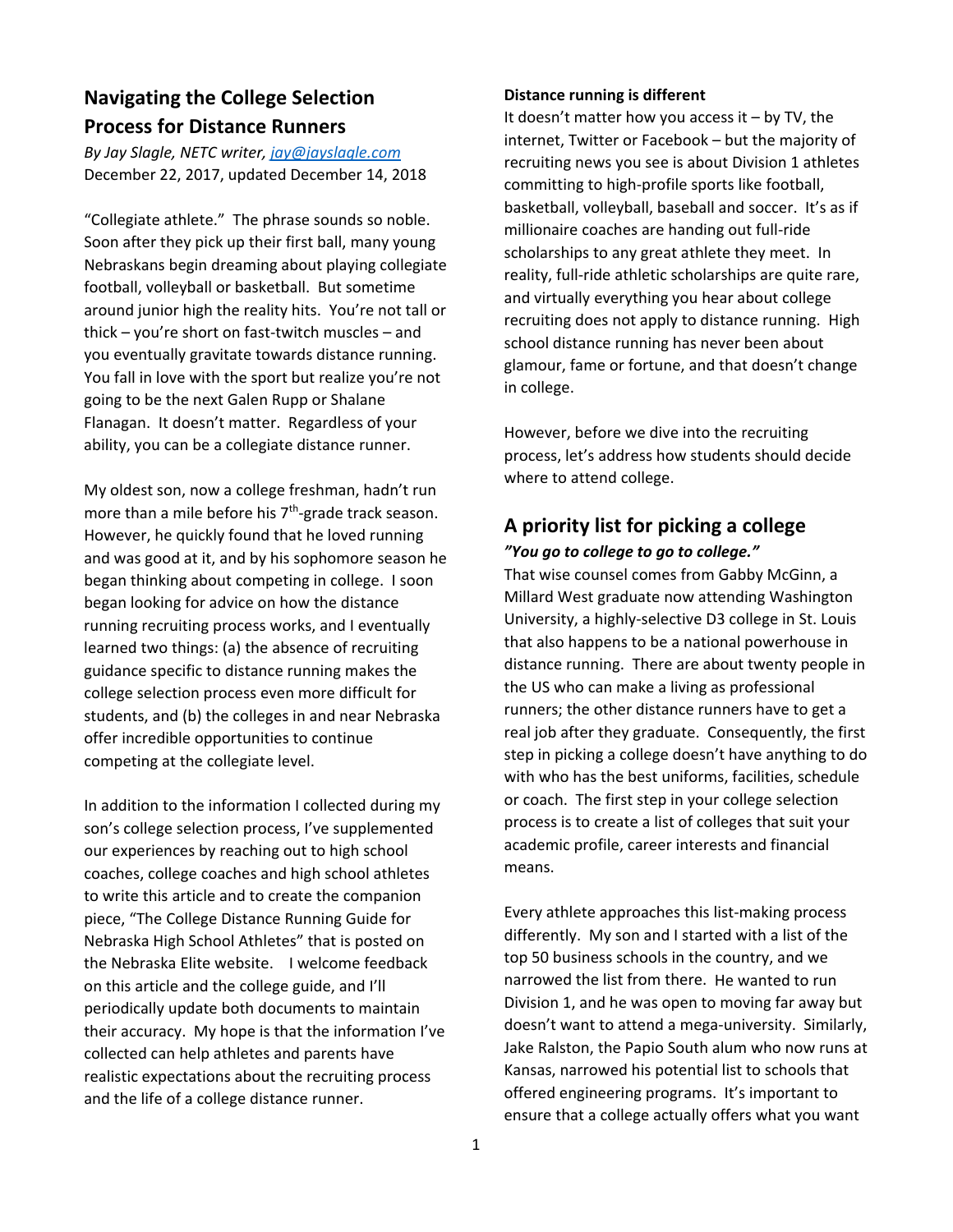to study; for example, only one of the Ivy League schools offers an undergraduate business degree. If running is important, you should also confirm that the college has a distance program; prestigious Northwestern doesn't offer men's track or cross country, and USC in California doesn't offer men's cross country.

Dustin Llewellyn, NETC co‐founder and longtime distance coach, challenges his athletes with this question: "If you have a season‐ending or career‐ ending injury at some point in college, is this a college you would still want to attend?" If the running program is the sole reason an athlete wants to attend a certain college, Coach Llewellyn encourages them to consider all the other aspects of college, including college size, distance from home, climate and city size.

Matching a student's academic profile and career interests is paramount. If high-achieving students plan to go to law school, they should be evaluating schools where students have a high acceptance rate into law programs. If the student wants to become a doctor, his or her undergraduate program should have offer highly‐respected science degrees that lead to strong MCAT scores.

Jake Norris, a Papillion Lavista alum now competing at Northwest Missouri State (Maryville), emphasizes that students have to keep an open mind during the college selection process. "For most of my visits, I found that I didn't like the colleges I expected to like, and I did like the schools where I wasn't expecting to be impressed."

#### *"Don't be saddled by debt the rest of your life"*

When you review the companion College Distance Running Guide, you'll quickly see that the annual cost of college varies significantly. While state‐ supported schools often have the lowest 'retail price,' it's important to understand what factors might help you reduce the cost of college. Do you have strong ACT scores and a high GPA that would help you qualify for merit‐based aid? Are you from a low‐income family that will qualify for need‐based

aid? Are you a member of a minority class that is underrepresented at a particular college where there may be more scholarship aid available to you? The answers to many of these questions won't be readily apparent, but nearly all of the college coaches I contacted are looking for motivated students. Each college tends to have its own criteria for awarding financial aid, but several coaches reported that most of their distance runners had qualified for full‐tuition academic scholarships due to their grades. Once you've narrowed down your list of schools, you can find scholarship information for most colleges with a little digging. For example, Nebraska‐Kearney's financial aid website includes a graph where you can determine whether your ACT score and GPA qualify you for a full‐tuition Regents' Scholarship. Augustana University's financial aid website features a similar ACT/GPA grid.

While high school students are often shielded from their parent's financial situation, it's important that parents set early and honest expectations about how much money, if any, they can contribute towards the cost of their child's college expenses. These discussions may lead to an assessment of how much student debt is realistic. Too much student loan debt can be crippling, but a family should be able to target the amount of debt that a student can support based on their career plans.

Don't sell yourself short. You are a distance runner. The discipline and focus that made you love distance running has probably made you a good student and should make you eligible for academic scholarships. Colleges want good students because they're more likely to graduate and be successful alumni.

#### *"Why do you want to run in college?"*

Jeremy Haselhorst, the girls' XC coach at Papio South, pushes his athletes to articulate why they want to run in college. Is it to continue to improve and maximize their potential, or is to continue the camaraderie that they enjoyed in high school? Coach Haselhorst and others are quick to warn that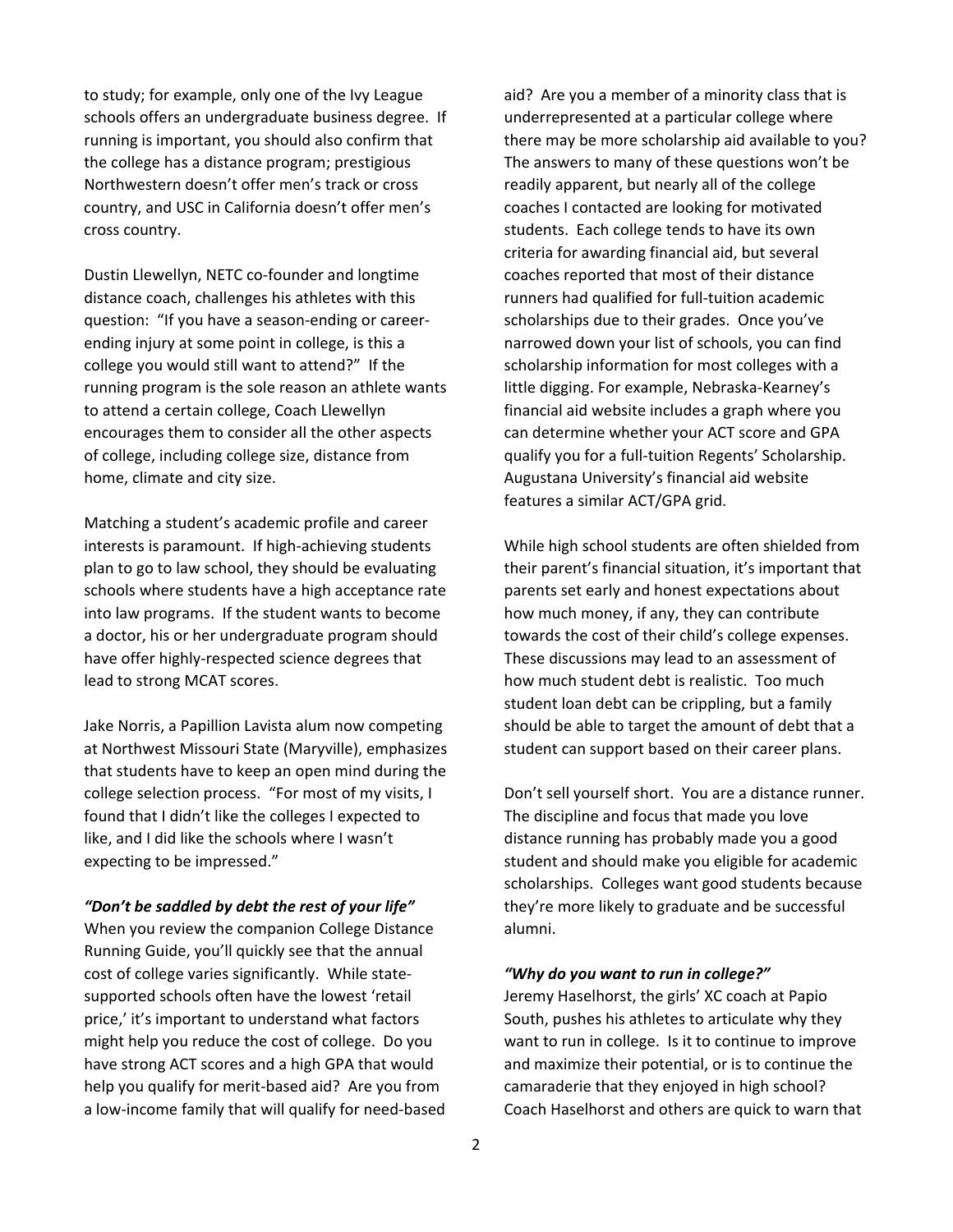the collegiate running experience can be markedly different than high school, so athletes should be looking for those differences when they interact with college coaches and potential teammates. For example, if a high school coach is nurturing, patient and tailors a training program for each runner, the athlete should be prepared for a different experience if the college coach has a no‐nonsense, high-mileage approach. Collegiate running typically requires more mileage, more time and more commitment, and it is a year‐round sport due to indoor track season. Students need to fully understand the level of commitment needed to run in college.

Distance running is not sexy – there is more pain and preparation than glory and victory. Do you love running or do you love achievement? This is an important distinction, because it's often difficult for college freshmen to compete with upperclassmen, particularly when freshmen are first exposed to the temptations associated with living away from home. If a student goes to a highly‐competitive program, he or she may need to adjust expectations about how successful they will be in their first few years.

During her selection process, Alana Sesow, now a junior at Augustana, placed a high priority on how she meshed with coaches and current athletes. She felt that since these were the people she be with for at least three hours a day for practice – and for entire weekends during meet season – she had to be able to see herself as part of that group. Her friendships with teammates and her relationship with her coach were doubly important this fall because she was injured for most of the cross country season.

The coaches and athletes with whom I spoke all agreed that runners can be challenged at any NCAA level, from a Junior College to Division 1. For some runners, running at a Division 1 school is their goal. Others will find that competing at the NAIA National Championships is far more gratifying. There truly is a place for everyone.

If you're not a high‐achieving runner in high school – perhaps you've never medaled at a district meet – you can still run in college. Multiple college coaches – including those from Midland, Hastings and College of St. Mary – told me that they will welcome any athlete who is a good student and is willing to work hard at the sport.

Shannon Stenger, the boys' coach at Papio South, always encourages his athletes to consider running in college. "It's a big commitment to run in college, but if you try it and it doesn't work out, at least you tried. Don't kick yourself later in life and wish that you would have tried to run collegiately. Whether you're successful or not, it is an opportunity to learn and grow."

*"Will colleges give me an athletic scholarship?"*

Some colleges will give you athletic scholarships or pay for books or cover part of your housing costs, but you're more likely to earn an academic scholarship. As I noted on the previous page, the financial aid package for collegiate distance runners generally includes more academic aid than athletic aid. The College Distance Running Guide lists the minimum ACT/GPA needed to be considered for an academic scholarship at the schools that responded to my inquiries – and the minimum ACT is generally in the low 20's. Students who score 28 or higher can often earn significant scholarships.

The number of available distance running scholarships will vary by college. The NCAA limits the maximum of full scholarships that can be awarded by XC/T&F programs. In December 2017, the website www.scholarshipstats.com listed the following max scholarships by Division:

| Division     | Women | Men  |
|--------------|-------|------|
| Division 1   | 18.0  | 12.6 |
| Division 2   | 12.6  | 12.6 |
| Division 3   | 0.0   | 0.0  |
| <b>NAIA</b>  | 12.0  | 12.0 |
| <b>NJCAA</b> | 20    |      |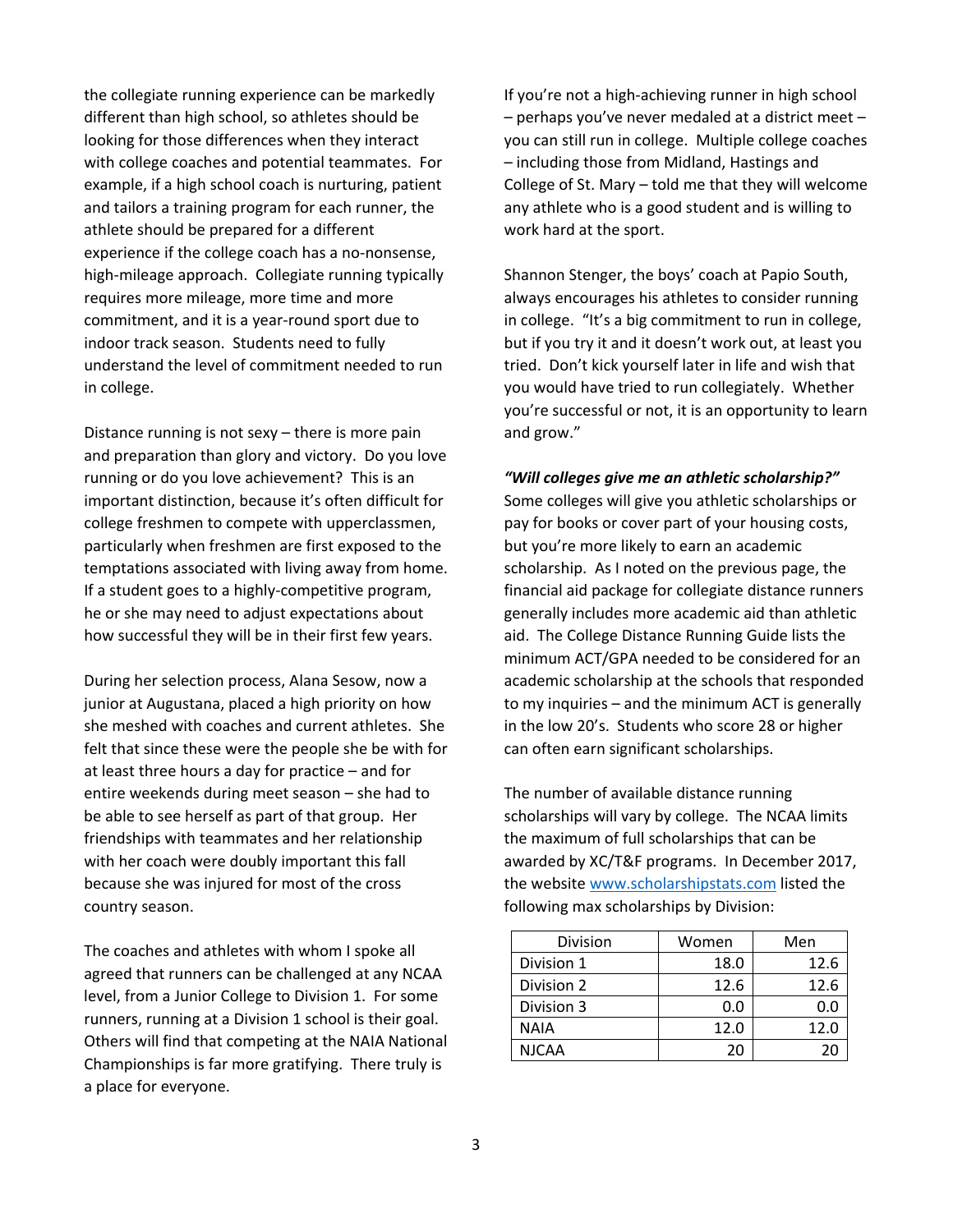Some D1 schools may direct most of their XC/T&F scholarships to multi‐event athletes in the jumps, sprints and throws, with the expectation that most distance athletes can earn academic scholarships. Other programs like Tulsa and Loyola Marymount are so distance‐focused that they either don't offer jumps, sprints and throws or they don't offer many scholarships to them.

In the grid above, the NJCAA (JUCO) limits apply to headcounts, so those colleges can only have 20 individuals on scholarship. For the other divisions, the limits represent the total number of scholarships, and those scholarships can be divided into fractions so many athletes receive them. In addition, the NAIA limits above apply only to varsity athletes; the schools can have an unlimited number of junior varsity athletes on scholarship. As the table reflects, Division 3 colleges cannot offer any type of athletic scholarships.

It's important to note that there can be additional rules regarding scholarships. The Ivy League does not allow athletic scholarships in any sport. The GPAC (which has five member schools in Nebraska) limits athletic scholarships to full tuition. The US Military Academies provide full tuition to all of their students regardless of whether they are athletes.

Given the scholarship limits above, Division 1 distance athletes will often receive a fractional athletic scholarship or, more likely, just an invitation to be part of the college's distance program. This is particularly true at highly-selective schools where the coach may say, "if you get accepted, you can run here."

While the general assumption is that the higher NCAA divisions feature the best the runners, this is not always the case. Chadron State is in the same conference with Adams State, a perennial D2 powerhouse that could beat most D1 teams. The NAIA has produced an impressive number of Olympians. In Fall 2017, D3 Wartburg's team included a freshman who ran a 9:07 3200 as a HS senior, and D3 Luther featured a female runner who

ran a 4:55 1600 in high school. Athletes have many different ways to define success, and every division offers opportunities to reach new goals.

Most Nebraska colleges continually process applications but may have firm deadlines for competitive scholarship applications. Colleges that have lower acceptance rates – think Notre Dame, Northwestern, Duke – often have application deadlines, generally around October 31<sup>st</sup> and January  $1^{st}$ . Students who apply by October 31st typically receive a response from colleges in mid‐ December, so how is it that some athletes sign Division 1 National Letters of Intent on Signing Day in November? It's because college coaches, particularly at highly‐selective schools, are given a certain number of admission slots to award to athletes who otherwise might not meet the college's strict admissions standards. The coaches have so few of these slots that they often save them for exceptional runners – say, a 4:10 miler – but they may welcome a 4:20 miler who gets admitted during the normal selection process.

It's possible that college coaches will not follow up even if you feel you would be a good fit. When that happened to Mazie Larsen, a Gretna senior committed to Baylor, she took it as a positive: "Rejection is closure for both parties. Waiting for a coach to decide if he wants you is really hard and annoying, but you also shouldn't waste a coach's time if you're not interested." You want to shorten your list as quickly as you can, and rejection helps you get there.

## **Tips from coaches and athletes**

During the past year, I've realized that the athletes and high school coaches who have gone through the recruiting process have a wealth of information. They provided the following guidance:

1. Start early. During your junior year, make a list of schools that fit your profile. Your senior year will be jam‐packed, so use your junior year and the following summer to take unofficial or official visits to colleges on your list. You're a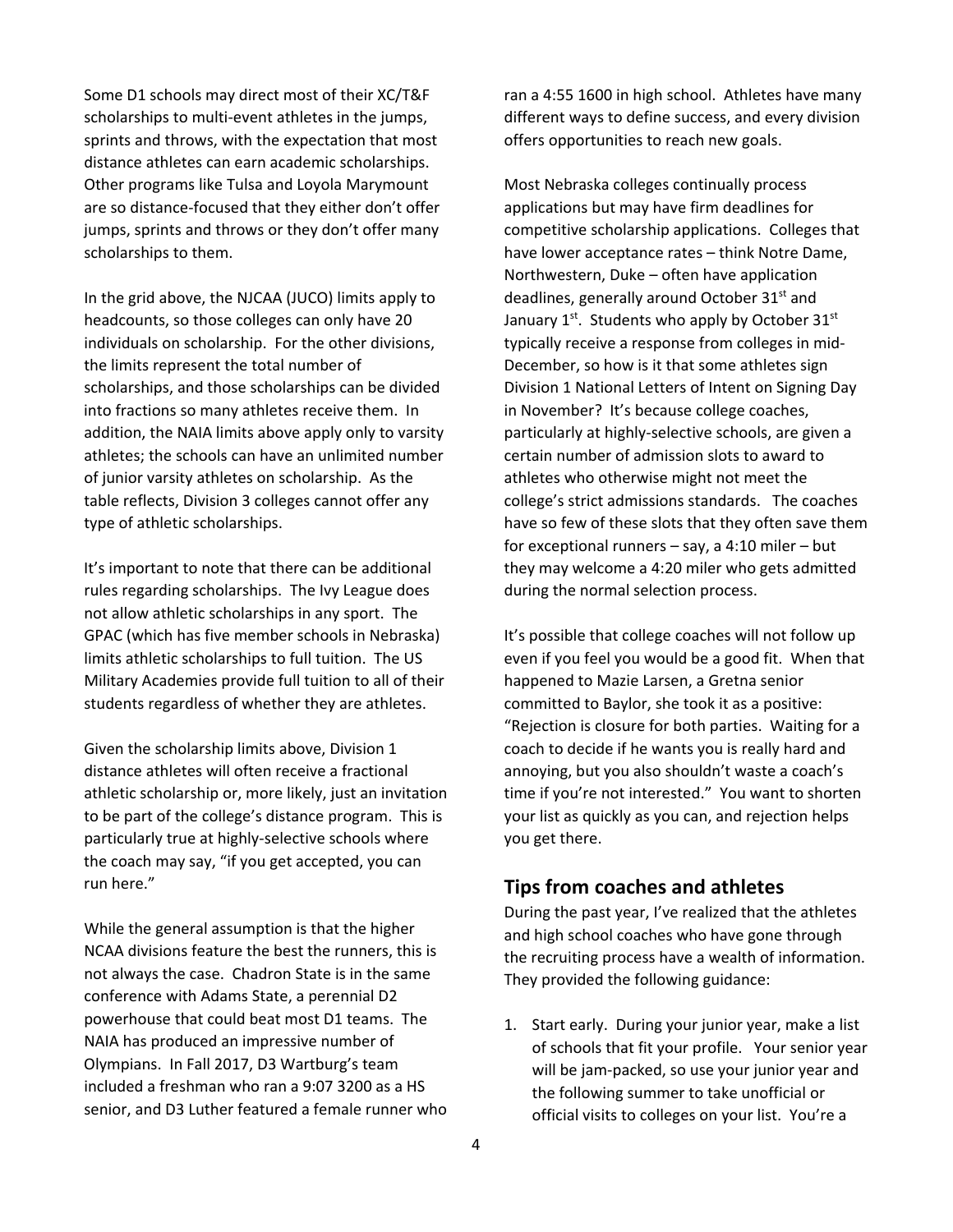student first, so take the standard tours everyone takes and picture how you'd fit in. If the school is far away and you're close to the school's walk‐on standards, e‐mail the coach to see if one of his/her staff or athletes would be willing to meet with you for 30 minutes while you're on campus. Explore the city. The first visit may not have a huge impact, but it will make a second visit far more productive. Alana Sesow visited 10 colleges before her senior year, and Gabby McGinn suggests going on as many as you can.

- 2. Use the Internet. Every college program will have a recruiting questionnaire and varying levels of information about their program. Write down the team's roster and find their high school times at www.athletic.net. Look for walk-on standards. Find the coach's e-mail and mailing addresses. Beyond the college website, there are other good resources. The recruiting service www.ncsasports.org has some good general information for free; they also offer paid recruiting support, which I don't think is necessary in distance running. The NCAA provides useful information at http://www.ncaa.org/student‐athletes/future that might help you.
- 3. Talk to your parents about whether they can support you financially. Ask for their opinions. While it's your decision, your parents often understand you better than you do. Mazie Larsen commented, "Don't scoff at your mother when she tells you to investigate a school. It just might be the 'one.'"
- 4. Register for the NCAA Eligibility Center. In order to take official D1 or D2 visits or sign a National Letter of Intent, you have to register with the NCAA. The fee is \$90. You'll have to provide quite a bit of information; while college recruiting questionnaires will ask for your NCAA Eligibility ID Number, the colleges can't see any of that information you've uploaded to the NCAA. The main purpose of this process is to

assure colleges that you're academically eligible to compete in college.

- 5. Contact the programs that interest you. Athletes report that they typically received timely responses to letters, e‐mails and phone calls they sent to coaches unless the athlete was clearly outside the college's walk‐on standards. Share your ACT score, GPA, track times and academic interests. Some programs may not respond to juniors until they've solidified their senior recruiting class, so it may be more productive to wait to reach out during the spring semester of your junior year. At the D1 level, coaches can no longer have in‐person, on‐campus contact with an athlete until September  $1<sup>st</sup>$  of their junior year, after which official visits can begin. In addition, D1 coaches can't reply to e‐mail, text or phone calls prior to September  $1<sup>st</sup>$  of the junior year, although the athlete can call the coach.
- 6. Ask for advice. If your high school coach doesn't have experience in placing a runner in a college program, he or she probably knows another coach or athlete who has been through it recently. Coaches who know you well and who have experience in this area will probably be able to guide you towards programs that may be a good athletic fit. However, it's up to you to decide if academic fit is right.
- 7. Simplify as much as you can. You have hundreds of options for college – including the 24 colleges listed in the College Distance Running Guide – but don't waste time chasing the programs that won't return your call, where you don't have high enough academic marks, or where you can't afford the tuition. Keep a spreadsheet that lists your target schools, their academic rankings, total costs, coach contact information, communications you've had thus far, and even a summary of the times their current athletes ran in high school.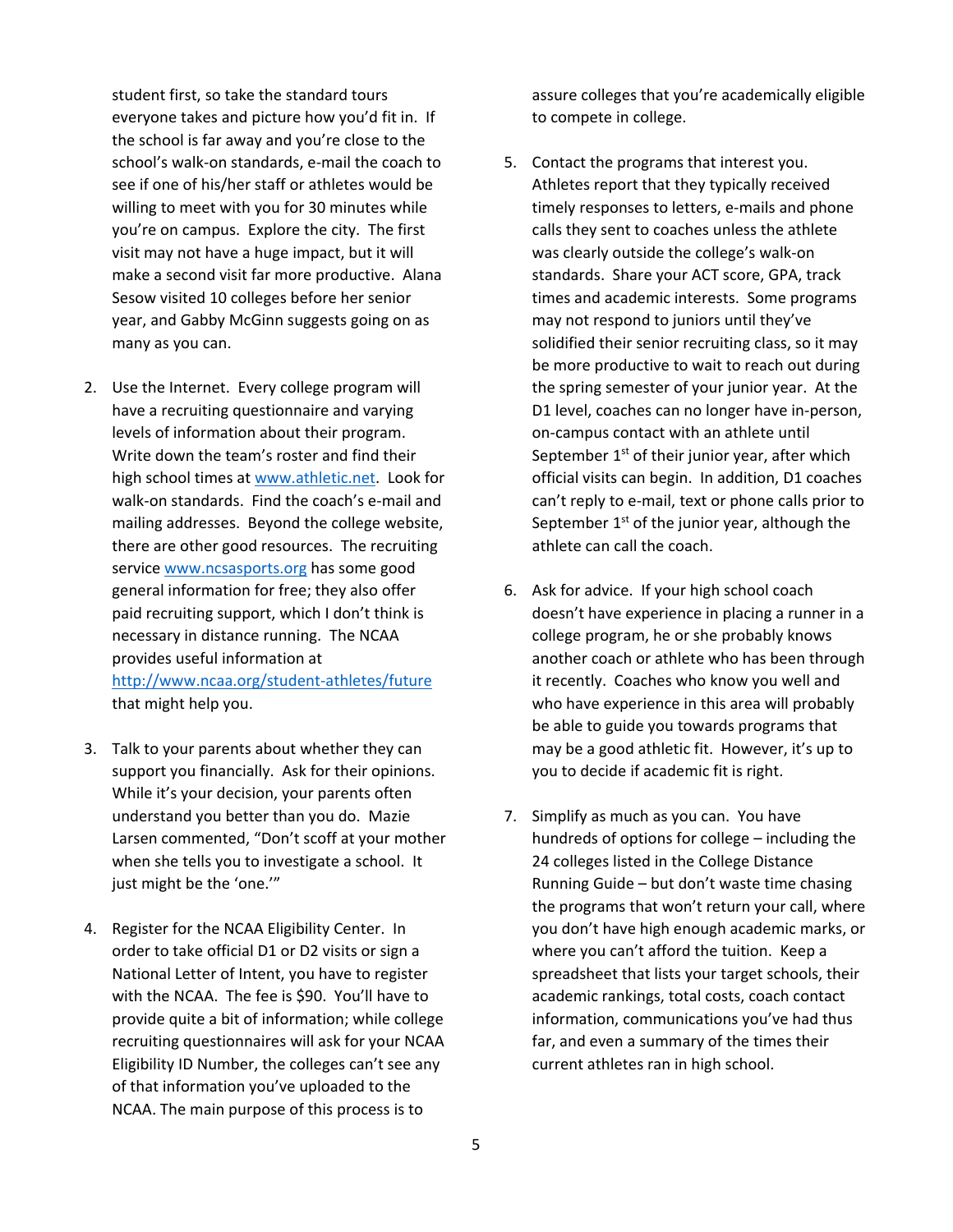- 8. Make a list of questions. If a college is interested in you, at some point a coach will ask what questions you have. Will you be redshirted? If you're interested in the honors program or a difficult major, are there current athletes in those programs? Do their runners take study‐abroad trips? Based on your training history, how would the coach transition you to collegiate running? Does the school provide athletic scholarships in future years if you were to improve?
- 9. Talk to the coach as much as possible. In a work setting, there is a common saying that 'employees quit managers, not companies.' The same goes for distance runners. During the season, an athlete will likely spend more time with his or her coach than with any other adult. If there's mutual respect, the athlete can thrive. If the athlete doesn't connect with the coach, he or she will likely transfer or quit the team.
- 10. Use your official visits wisely. 'Unofficial visits' are unlimited but the only expense the college can incur is providing up to three tickets to an athletic event (D1) or five tickets and meals (D2). Theoretically, you could make an unofficial visit to the same school every week, but the coach may get sick of you. However, aside from the caveats listed above, if the college pays for transportation, meals and/or lodging for you or your parents, it is usually classified as an official visit. For D1 schools, the NCAA allows five official visits per athlete and only during your junior and senior years. Athletes can make unlimited official visits to D2, D3, NAIA and junior colleges, possibly as soon as your junior year, but you're generally limited to one official visit per school. We couldn't determine if D2 visits will count towards your D1 limit, but the NCAA website infers it's a possibility. A college can provide official visits to an unlimited number of athletes, but it's usually restricted by their modest recruiting budgets. Set low expectations; unless you're an elite runner, a college may not pay for any or all

of these costs, particularly if the college is located outside the Midwest.

11. Evaluate on paper. Jake Ralston strongly recommended ranking schools on paper when you are down to your final choices. He thought he knew which school he was going to pick, but when he listed his top priorities and where each college ranked, he realized that Kansas was his clear choice. Gabby McGinn had multiple options including an Ivy League school but, based on her specific goals, she decided Washington University offered her the best mix of academics, competition and coaching.

### **Other factors to consider**

- Cross country courses vary but track times translate across state lines. If you are vying for one of the few walk‐on or recruited spots on a competitive team, out‐of‐state coaches will often focus on your junior year track times or regional cross country results. In‐state coaches may give more weight to cross country results because they know the courses.
- National letters of intent (NLI) at the Division 1, Division 2 and junior college (NJCAA) levels include an obligation to attend that college. If the athlete changes their mind, they often lose a year of eligibility. If the school isn't offering you athletic financial aid, there may be no point in in signing a NLI. D3 and NAIA schools do not have a binding NLI, but the NCAA offers a 'Celebratory Signing' form to announce your decision and NAIA schools are free to create their own Letter of Intent form. My son signed a blank piece of paper at his signing ceremony. Some D3 and NAIA conferences may limit athletes from competing at one school if they have already made a signed commitment to attend another school in that conference. However, there is no nationwide NLI program at the NAIA level. Thus, if you sign a letter of intent at one NAIA school but then decide to enroll at a NAIA school in a different